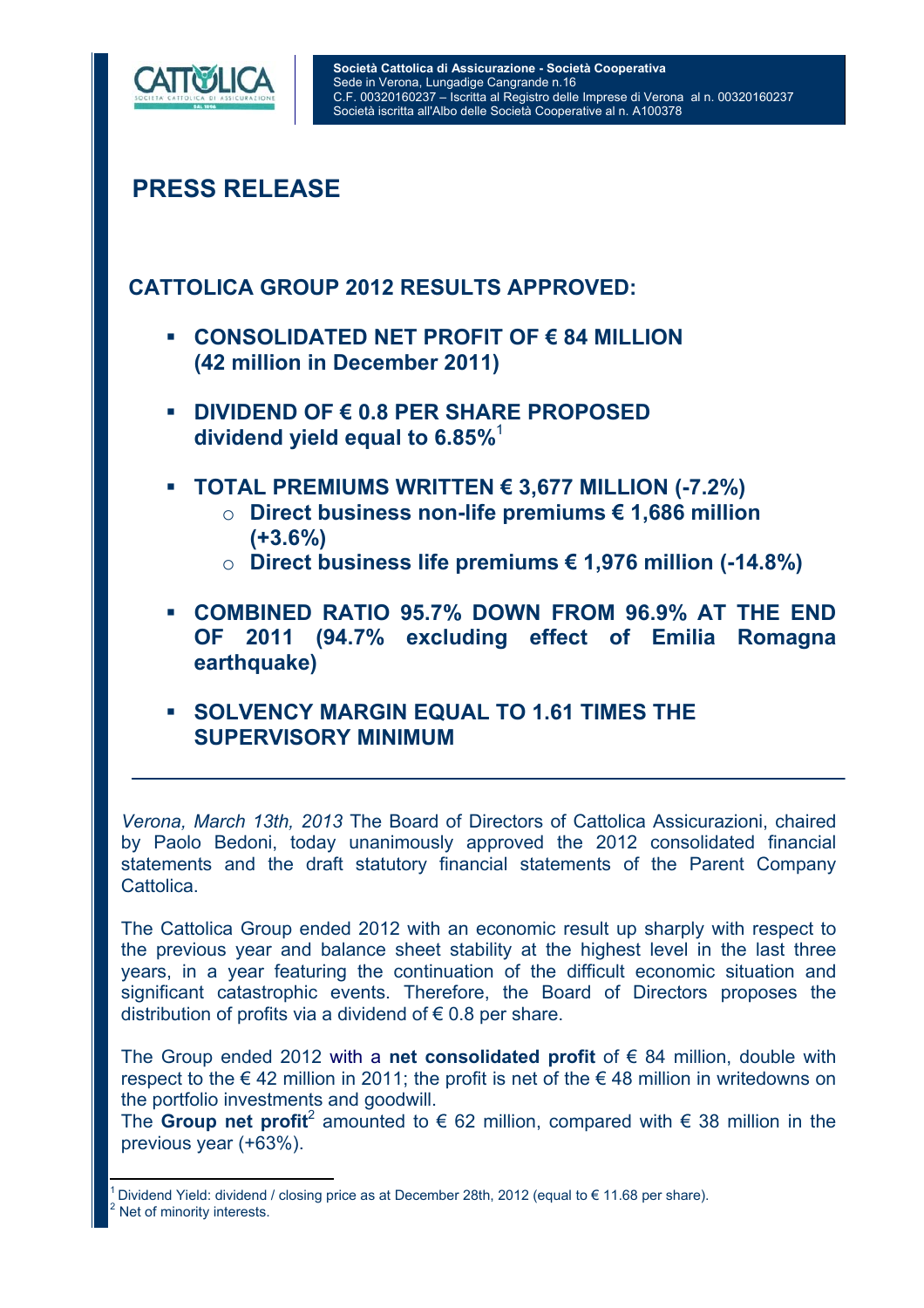

**Total premiums written for direct and indirect** life and non-life business<sup>3</sup> amounted to € 3,677 million, down 7.2% with respect to the € 3,961 million in the previous year. The entire Italian market, penalised by a minor capacity for households to spend and save, saw a drop in premiums, especially in the life sector.

#### **Non-life business**

**Direct premiums written** rose from € 1,627 million as at 31 December 2011 to € 1,686 million at the end of 2012 (+3.6%) in a declining market context. In the **motor segment**, premiums written amounted to € 976 million, up 5.3% when compared with the end of 2011. **Non-motor classes**, with premiums written for € 710 million, reported an increase of 1.4% when compared with last year.

In the non-life sector, the satisfactory business performance was reflected in the **combined ratio**<sup>4</sup>, which disclosed a further improvement with respect to 2011, decrising from 96.9% to 95.7%. Net of the effects deriving from the earthquake in Emilia Romagna during the first half of 2012, the combined ratio stands at 94.7%.

#### **Life business**

 $\overline{a}$ 

With regard to life business, direct premiums written came to  $\epsilon$  1,976 million. The decrease with respect to the previous year (-14.8%) is in line with the market trend and is essentially due to the drop in premiums written via the banking channel which, despite continuing to feel the effects of the market situation, however revealed a progressive improvement in the second half of 2012. In terms of product types, premiums written were mainly concentrated on **class I** and **V** products.

#### **Financial operations and balance sheet position**

The **result of investments**  $\frac{5}{3}$  came to  $\in$  542 million (compared with  $\in$  259 million as at December 31st, 2011).

**Investments** amounted to € 15,939 million (€ 15,095 million as at December 31st, 2011). **Gross technical provisions for non-life business** amounted to € 3,014 million (€ 2,957 million as at December 31st, 2011), while **life provisions**, inclusive of financial liabilities, came to  $\epsilon$  12,323 million ( $\epsilon$  12,303 million as at December 31st, 2011).

The figures as at December 31st, 2012 confirm the Group's balance sheet solidity with **consolidated shareholders' equity** of € 1,609 million (€ 1,223 million as at December 31st, 2011). The increase with respect to December 31st, 2011 is above all else due to the improvement of the available for sale reserve, which reflects the recovery in the value of Italian government securities in the portfolio.

The Group's **solvency margin <sup>6</sup> ,** prior to the proposed dividend**,** came to 1.61 times the regulatory minimum (1.25 times as at December 31st, 2011).

<sup>&</sup>lt;sup>3</sup> They include insurance premiums and life insurance investment policies as defined by IFRS 4.<br><sup>4</sup> Combined ratio of retained business: 1. (Technical belance (Net premiume) inclusive of other

Combined ratio of retained business: 1 - (Technical balance / Net premiums) inclusive of other technical items. <sup>5</sup>

Financial assets excluding investments whose risk is borne by the policyholders, gross of the tax effects.

It is hereby disclosed that the Company does not apply the IVASS anti-crisis regulations. Taking into account the dividend proposal, the solvency margin comes to 1.55 times the regulatory minimum.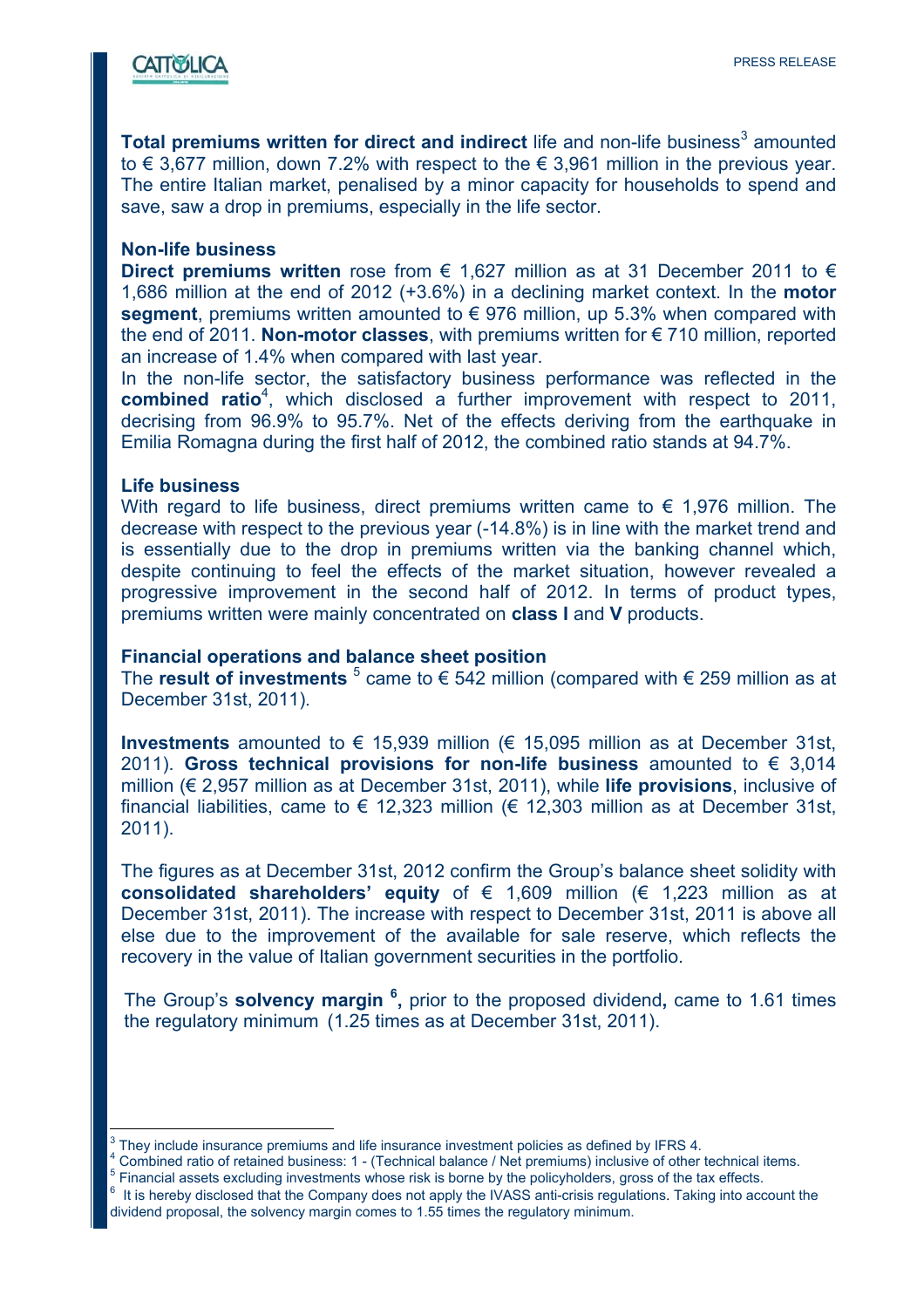### **CATTOSLICA**

#### **Sales Network**

The process for the rationalisation of the agency network continued; at the end of 2012, there were 1,391 agencies (1,398 at the end of 2011) distributed as follows: 55.3% in Northern Italy, 25% in Central Italy and 19.7% in Southern Italy and the islands. Bank branches which placed Group products as at December 31st, 2012 numbered 5,967 (5,990 at the end of 2011).

#### **The Parent Company**

 $\overline{a}$ 

Premiums written<sup>7</sup> for direct and indirect business of the Parent Company reached  $\epsilon$ 2,110 million (€ 2,121 million as at December 31st, 2011; -0.5%), of which  $€ 1,468$ million for direct non-life business ( $\in$  1.447 million as at December 31st, 2011; +1.5%) and € 613 million for life (€ 645 million as at December 31st, 2011; -5%). The **net profit** on the basis of the Italian accounting standards amounted to  $\epsilon$  59 million.

#### **Shareholders' remuneration**

The Board of Directors will propose to the shareholders' meeting **a unit dividend** of € 0.8 per share.

The dividend proposed will be payable as from May 23rd 2013, with coupon detachment date on the 20th of said month (coupon number 22) and record date as at May 22nd, 2013, in compliance with Borsa Italiana's calendar.

#### **Indications for the first few months of 2013**

The results in the first few months of 2013 confirm the positive trend of the business performance, without prejudice to the uncertainty on financial markets.

Action is envisaged to develop the non-life classes segment, as well as initiatives for the recovery of production on the life segment.

The management of investments will continue in accordance with highly prudent criteria, in relation to the continuation of significantly violate conditions on the financial markets.

\*\*\*\*\*\*

The **Chairman Paolo Bedoni** declared: "*The positive 2012 Financial Statement figures permit us to propose the allocation to the shareholders' meeting held on April 20th, of a truly significant dividend in an overall context of improvement in efficiency and consolidation of the Group fundamentals. These results are the reward for longterm work and choices which have led us to renew, step by step, the business model within the sphere of governance which, also with the recent reform of the By-laws, has focused on strengthening the autonomy and identity of a highly original co-operative form. Fortified by its social and geographic positioning and the ample front of strategic alliances established over the last few years, the Cattolica Group is now in the position to deal with - on an optimum basis of efficiency and ability to innovate - the great competitive challenge which is decisive for the future of the Italian insurance sector*".

The **Managing Director Giovan Battista Mazzucchelli** declared: "*There are many positive elements which emerge from the 2012 Financial Statement figures which we* 

<sup>7</sup> For the purpose of ensuring a standardised comparison, the Parent Company's premiums written as at December 31st 2011 take into account the premiums in the first four months of 2011 relating to the business segment Duomo Unione Assicurazioni spin off to Cattolica as from April 29th, 2011 and those for the whole of 2011 of San Miniato Previdenza merged within Cattolica with accounting and tax effects as from January 1st, 2012. These transactions have been illustrated by means of press releases dated respectively January 28th, 2011 for Duomo Unione Assicurazioni and November 11th, 2011 for San Miniato Previdenza.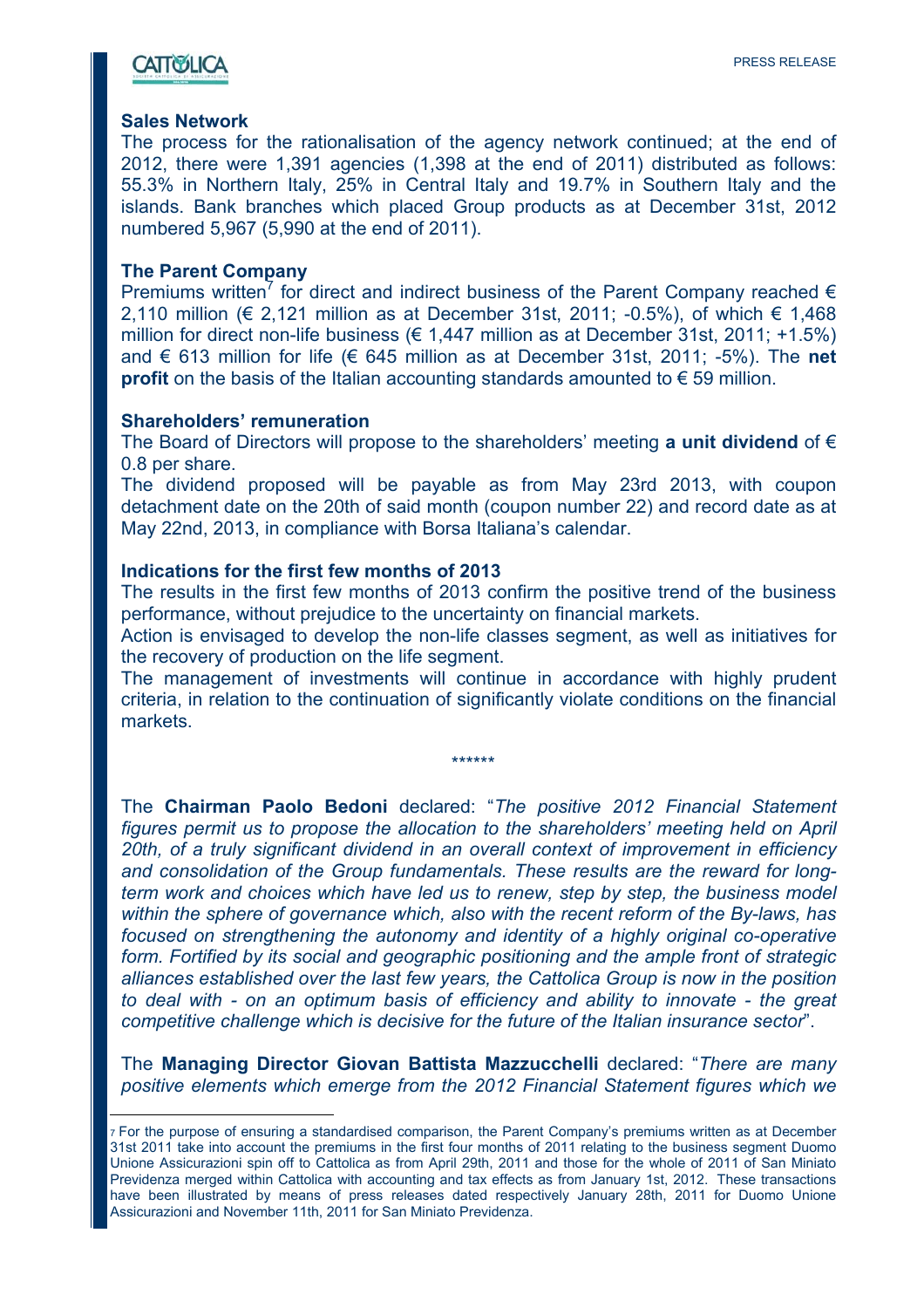### **CATTWELICA**

*will submit for the approval of the next Cattolica shareholders' meeting, with the proposal of a dividend of € 0.8 per share which corresponds to a dividend yield of 6.85%. The considerable growth in the economic result (with the doubling of the profit*  with respect to last year) came about in unison with the further improvement of *balance sheet stability in a year of heavy economic recession in Italy, that is more aggravated in the insurance sector by the effects of the earthquake in Emilia Romagna. The further improvement in the combined ratio and the solvency margin was significant in this connection.* 

*Over the last few years, not only has Cattolica withstood the impact of a devastating crisis, but has also created the conditions for a further period of development, which will demand the greatest of attention in terms of productivity and innovation on products and services. The continuation of this trend, which we foresee as positive in 2013, permits us to look to the Group's future prospects with confidence*".

The Executive appointed to draw up the corporate accounting documents, Giuseppe Milone, declares in pursuance of Article 154 *bis*, paragraph 2 of the Consolidated Finance Law that the accounting disclosure contained in this press release complies with the documental results, the books and ledgers and the accounting entries.

\*\*\*\*\*\*

The Board of Directors has also checked the independence requirements of the Directors on the basis of the matters envisaged by the Code of Conduct. Cattolica's Board of Directors has therefore qualified the following non-executive directors as independent: Barbara Blasevich, Bettina Campedelli, Paolo Garonna, Giovanni Maccagnani, Giuseppe Manni, Luigi Mion, Angelo Nardi, Domingo Sugranyes Bickel and Enrico Zobele.

\*\*\*\*\*\* Cattolica Assicurazioni's Board of Directors resolved the calling of the shareholders' meeting for **April** 19th and **20th 2013**, in first and **second calling** respectively. The agenda of the shareholders' meeting is as follows:

- 1. Amendments to the General Meeting Regulations. Inherent and consequent resolutions.
- 2. Approval of the 2012 annual financial statements and the accompanying reports, with consequent and correlated resolutions.
- 3. Decisions relating to the remuneration policies, in compliance with the legislative and By-laws provisions in force.
- 4. Establishment, for 2013, of the remuneration of the members of the Board of Directors and the Executive Committee and the related attendance fee.
- 5. Appointment of the Board of Directors.
- 6. Appointment of the Ethics and Disciplinary Board.
- 7. Authorisation to purchase and sell own shares in accordance with the law. Inherent and consequent resolutions.

In this connection, it is disclosed in particular that:

the amendments to the General Meeting Regulations are justified essentially by the need to take into account the possibility of setting up, during shareholders' meeting, one or more remote connections so as to permit the shareholders to follow the meetings' work and express their vote;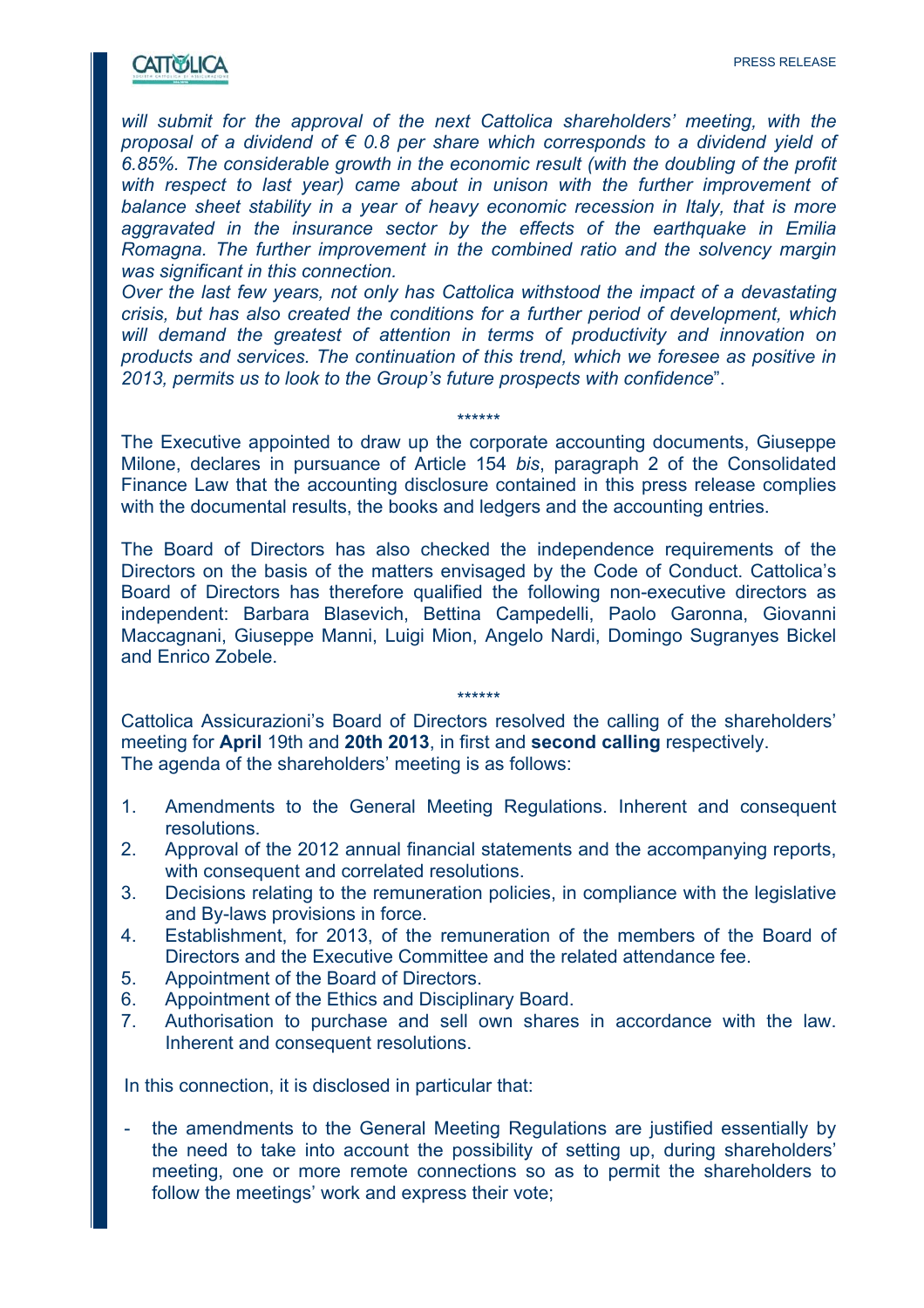## **CATTOSLICA**

- the integral renewal of the Board of Directors shall take place in compliance with the By-laws amendments approved by the extraordinary shareholders' meeting held on December 15th, 2012, to which reference is therefore made;
- under point 7, the renewal is proposed for eighteen months of the authorisation to purchase and sell own shares, already resolved by the shareholders' meeting held on April 12th, 2012, in terms essentially unchanged with respect to the previous resolution.

The reports on the business placed on the agenda shall be made available at the Registered offices and on the website www.cattolica.it by the deadlines envisaged by current legislation.

\*\*\*\*\*\*

The Company hereby discloses that Cattolica Assicurazioni's statutory financial statements for the year, the Cattolica Group's consolidated financial statements and the Report on Corporate Governance and Ownership Set-ups as at December 31st, 2012 shall be made available to the public at the registered offices and on the company's website www.cattolica.it, as per the formalities and by the deadlines envisaged by current legal and regulatory provisions.

*The reclassified consolidated and Parent Company's balance sheet and income statement schedules at December 31st, 2012 are enclosed, with notification that the statutory and consolidated financial statements and the related documentation have not yet been audited by the independent auditing firm.* 

SOCIETÀ CATTOLICA DI ASSICURAZIONE

#### **CONTACT INFORMATION**

**Investor Relations Officer Institutional Communications** Carlo Ferraresi **Aldo Canale** investor.relations@cattolicaassicurazioni.it aldo.canale@cattolicaassicurazioni.it

Tel. No. 0039 045 8391202 Tel. No. 0039 335 620 2116 / 0039 045 8391613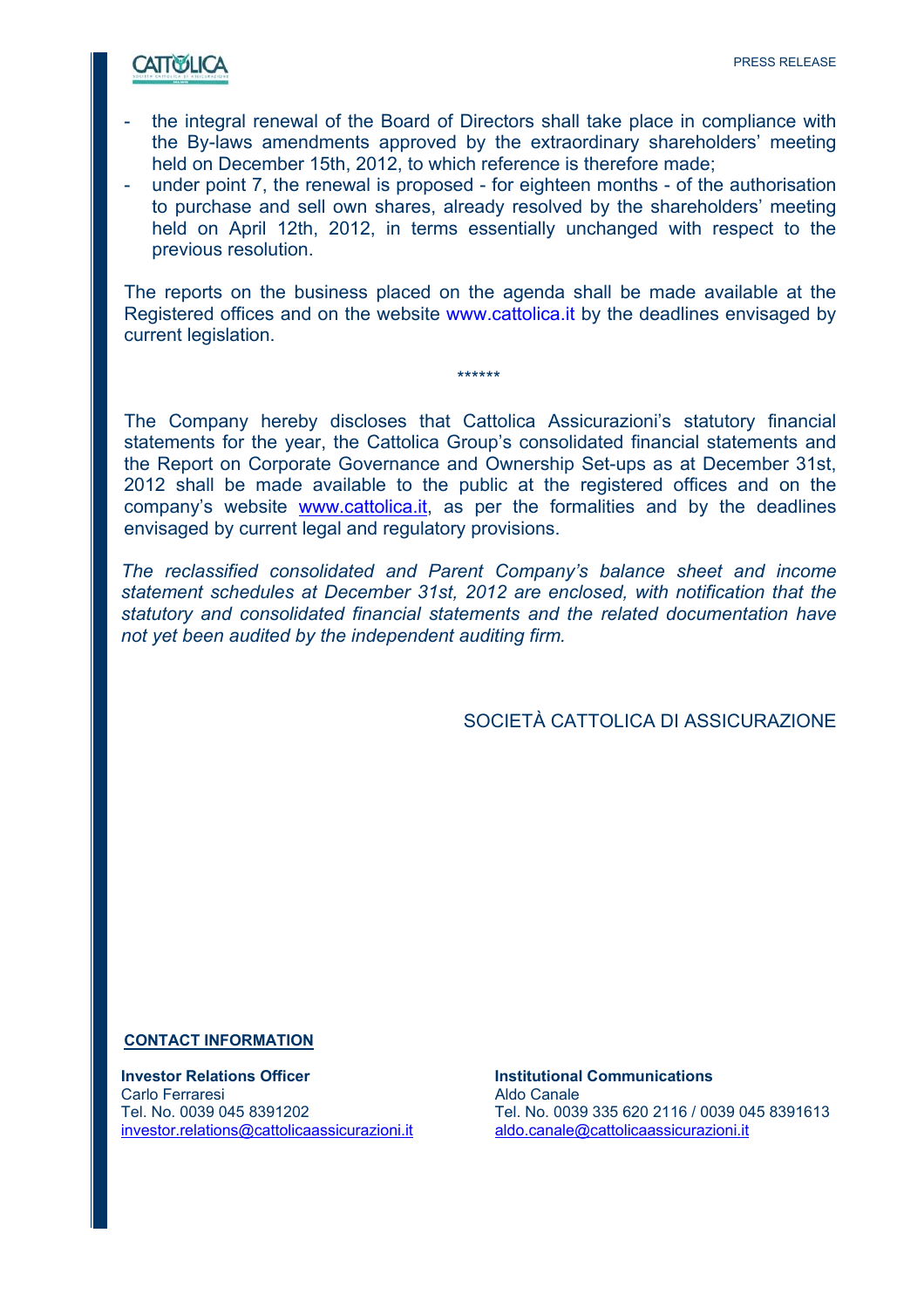#### **Cattolica Group – CONSOLIDATED FINANCIAL STATEMENTS AS AT DECEMBER 31st, 2012**

 **(drawn up on the basis of the international accounting standards)**

| obligatory<br>Reclassified balance sheet ( $\epsilon$ millions)<br>2012<br>2011<br>statements $(*)$<br><b>Assets</b><br>Property investments and properties<br>268<br>177<br>$4.1 + 2.1$<br>103<br>Investments in subsidiaries, associates and joint ventures<br>82<br>4.2<br>Loans and receivables<br>1.239<br>1.518<br>4.4<br>Held to maturity investments<br>287<br>285<br>4.3<br>Available for sale financial assets<br>9.740<br>8.512<br>4.5<br>Financial assets at fair value through profit or loss<br>3.715<br>4.093<br>4.6<br>Cash and cash equivalents<br>608<br>407<br>7<br><b>Investments</b><br>15.939<br>15.095<br>$\overline{I}$<br>Intangible assets<br>310<br>328<br>$\mathfrak{Z}$<br>Technical provisions - reinsurance amount<br>673<br>640<br>Other assets net of other liabilities<br>679<br>996<br>$($ **)<br><b>ASSETS</b><br>17.601<br>17.059<br>Liabilities and shareholders' equity<br>1.525<br>1.181<br>Capital and reserves<br>Consolidated result<br>84<br>42<br>1.609<br>1.223<br>$\overline{I}$<br>Consolidated shareholders' equity<br>Provision for unearned premiums<br>702<br>626<br>Provision for outstanding claims<br>2.312<br>2.331<br>3.014<br>2.957<br>3<br>Gross technical provisions - non-life<br>11.366<br>11.299<br>3<br>Gross technical provisions - life<br>$\overline{2}$<br>$\overline{c}$<br>Other gross non-life technical provisions<br>$\mathbf{3}$<br>324<br>Other gross life technical provisions<br>346<br>$\mathbf{3}$<br><b>Financial liabilities</b><br>1.264<br>1.254<br>$\overline{4}$<br>of which deposits from policyholders<br>957<br>1.004<br><b>LIABILITIES AND SHAREHOLDERS' EQUITY</b><br>17.601<br>17.059<br>Items from<br>obligatory<br>2012<br>2011<br>Reclassified income statement ( $\epsilon$ millions)<br>statements $(*)$<br><b>Revenues and income</b><br>Net premiums<br>3.439<br>3.162<br>1.1<br>$\overline{\mathbf{3}}$<br>5<br>1.2<br>Commission income<br>Income and charges deriving from financial instruments at fair value through profit or loss<br>228<br>27<br>1.3<br>17<br>of which class D<br>214<br>1.4<br>Income deriving from investments in subsidiaries, associates and joint ventures<br>$\overline{a}$<br>Income deriving from other financial instruments and investment property<br>813<br>550<br>1.5<br>of which changes in other financial liabilities<br>20<br>3<br>Other revenues<br>78<br>96<br>1.6<br><b>Total revenues and income</b><br>4.284<br>4.117<br><b>Costs and charges</b><br>Net charges relating to claims<br>$-3.219$<br>$-3.194$<br>2.1<br>Commission expense<br>2.2<br>$-3$<br>$-4$<br>Charges deriving from investments in subsidiaries, associates and joint ventures<br>2.3<br>$-4$<br>$-16$<br>Charges deriving from other financial instruments and investment property<br>2.4<br>$-245$<br>$-269$<br>Operating expenses<br>$-457$<br>$-456$<br>2.5<br>$-306$<br>Commission and other acquisition costs<br>$-305$<br>$-14$<br>Operating expenses relating to investments<br>$-16$<br>$-136$<br>Other administrative expenses<br>$-136$<br>Other costs<br>$-197$<br>$-157$<br>2.6<br>-4.096<br><b>Total costs and charges</b><br>$-4.125$<br>159<br>21<br>Pre-tax results<br>$-75$<br>21<br>Taxation<br>$\mathbf{3}$<br>Net profit (loss) for the period<br>84<br>42<br>Profit from discontinued operations<br>4<br>94<br>$\overline{\phantom{a}}$<br><b>CONSOLIDATED PROFIT (LOSS) FOR THE YEAR</b><br>84<br>42<br>Profit pertaining to minority shareholders<br>22<br>$\overline{4}$<br>PROFIT PERTAINING TO THE GROUP<br>62<br>38<br>(*) Indicates the items of the statements in the consolidated financial statements as per ISVAP regulation No. 7 of July 13th, 2007 |  | Items from |
|-------------------------------------------------------------------------------------------------------------------------------------------------------------------------------------------------------------------------------------------------------------------------------------------------------------------------------------------------------------------------------------------------------------------------------------------------------------------------------------------------------------------------------------------------------------------------------------------------------------------------------------------------------------------------------------------------------------------------------------------------------------------------------------------------------------------------------------------------------------------------------------------------------------------------------------------------------------------------------------------------------------------------------------------------------------------------------------------------------------------------------------------------------------------------------------------------------------------------------------------------------------------------------------------------------------------------------------------------------------------------------------------------------------------------------------------------------------------------------------------------------------------------------------------------------------------------------------------------------------------------------------------------------------------------------------------------------------------------------------------------------------------------------------------------------------------------------------------------------------------------------------------------------------------------------------------------------------------------------------------------------------------------------------------------------------------------------------------------------------------------------------------------------------------------------------------------------------------------------------------------------------------------------------------------------------------------------------------------------------------------------------------------------------------------------------------------------------------------------------------------------------------------------------------------------------------------------------------------------------------------------------------------------------------------------------------------------------------------------------------------------------------------------------------------------------------------------------------------------------------------------------------------------------------------------------------------------------------------------------------------------------------------------------------------------------------------------------------------------------------------------------------------------------------------------------------------------------------------------------------------------------------------------------------------------------------------------------------------------------------------------------------------------------------------------------------------------------------------------------------------------------------------------------------------------------------------------------------------------------------------------------------------------------------------------------------------------------|--|------------|
|                                                                                                                                                                                                                                                                                                                                                                                                                                                                                                                                                                                                                                                                                                                                                                                                                                                                                                                                                                                                                                                                                                                                                                                                                                                                                                                                                                                                                                                                                                                                                                                                                                                                                                                                                                                                                                                                                                                                                                                                                                                                                                                                                                                                                                                                                                                                                                                                                                                                                                                                                                                                                                                                                                                                                                                                                                                                                                                                                                                                                                                                                                                                                                                                                                                                                                                                                                                                                                                                                                                                                                                                                                                                                                             |  |            |
|                                                                                                                                                                                                                                                                                                                                                                                                                                                                                                                                                                                                                                                                                                                                                                                                                                                                                                                                                                                                                                                                                                                                                                                                                                                                                                                                                                                                                                                                                                                                                                                                                                                                                                                                                                                                                                                                                                                                                                                                                                                                                                                                                                                                                                                                                                                                                                                                                                                                                                                                                                                                                                                                                                                                                                                                                                                                                                                                                                                                                                                                                                                                                                                                                                                                                                                                                                                                                                                                                                                                                                                                                                                                                                             |  |            |
|                                                                                                                                                                                                                                                                                                                                                                                                                                                                                                                                                                                                                                                                                                                                                                                                                                                                                                                                                                                                                                                                                                                                                                                                                                                                                                                                                                                                                                                                                                                                                                                                                                                                                                                                                                                                                                                                                                                                                                                                                                                                                                                                                                                                                                                                                                                                                                                                                                                                                                                                                                                                                                                                                                                                                                                                                                                                                                                                                                                                                                                                                                                                                                                                                                                                                                                                                                                                                                                                                                                                                                                                                                                                                                             |  |            |
|                                                                                                                                                                                                                                                                                                                                                                                                                                                                                                                                                                                                                                                                                                                                                                                                                                                                                                                                                                                                                                                                                                                                                                                                                                                                                                                                                                                                                                                                                                                                                                                                                                                                                                                                                                                                                                                                                                                                                                                                                                                                                                                                                                                                                                                                                                                                                                                                                                                                                                                                                                                                                                                                                                                                                                                                                                                                                                                                                                                                                                                                                                                                                                                                                                                                                                                                                                                                                                                                                                                                                                                                                                                                                                             |  |            |
|                                                                                                                                                                                                                                                                                                                                                                                                                                                                                                                                                                                                                                                                                                                                                                                                                                                                                                                                                                                                                                                                                                                                                                                                                                                                                                                                                                                                                                                                                                                                                                                                                                                                                                                                                                                                                                                                                                                                                                                                                                                                                                                                                                                                                                                                                                                                                                                                                                                                                                                                                                                                                                                                                                                                                                                                                                                                                                                                                                                                                                                                                                                                                                                                                                                                                                                                                                                                                                                                                                                                                                                                                                                                                                             |  |            |
|                                                                                                                                                                                                                                                                                                                                                                                                                                                                                                                                                                                                                                                                                                                                                                                                                                                                                                                                                                                                                                                                                                                                                                                                                                                                                                                                                                                                                                                                                                                                                                                                                                                                                                                                                                                                                                                                                                                                                                                                                                                                                                                                                                                                                                                                                                                                                                                                                                                                                                                                                                                                                                                                                                                                                                                                                                                                                                                                                                                                                                                                                                                                                                                                                                                                                                                                                                                                                                                                                                                                                                                                                                                                                                             |  |            |
|                                                                                                                                                                                                                                                                                                                                                                                                                                                                                                                                                                                                                                                                                                                                                                                                                                                                                                                                                                                                                                                                                                                                                                                                                                                                                                                                                                                                                                                                                                                                                                                                                                                                                                                                                                                                                                                                                                                                                                                                                                                                                                                                                                                                                                                                                                                                                                                                                                                                                                                                                                                                                                                                                                                                                                                                                                                                                                                                                                                                                                                                                                                                                                                                                                                                                                                                                                                                                                                                                                                                                                                                                                                                                                             |  |            |
|                                                                                                                                                                                                                                                                                                                                                                                                                                                                                                                                                                                                                                                                                                                                                                                                                                                                                                                                                                                                                                                                                                                                                                                                                                                                                                                                                                                                                                                                                                                                                                                                                                                                                                                                                                                                                                                                                                                                                                                                                                                                                                                                                                                                                                                                                                                                                                                                                                                                                                                                                                                                                                                                                                                                                                                                                                                                                                                                                                                                                                                                                                                                                                                                                                                                                                                                                                                                                                                                                                                                                                                                                                                                                                             |  |            |
|                                                                                                                                                                                                                                                                                                                                                                                                                                                                                                                                                                                                                                                                                                                                                                                                                                                                                                                                                                                                                                                                                                                                                                                                                                                                                                                                                                                                                                                                                                                                                                                                                                                                                                                                                                                                                                                                                                                                                                                                                                                                                                                                                                                                                                                                                                                                                                                                                                                                                                                                                                                                                                                                                                                                                                                                                                                                                                                                                                                                                                                                                                                                                                                                                                                                                                                                                                                                                                                                                                                                                                                                                                                                                                             |  |            |
|                                                                                                                                                                                                                                                                                                                                                                                                                                                                                                                                                                                                                                                                                                                                                                                                                                                                                                                                                                                                                                                                                                                                                                                                                                                                                                                                                                                                                                                                                                                                                                                                                                                                                                                                                                                                                                                                                                                                                                                                                                                                                                                                                                                                                                                                                                                                                                                                                                                                                                                                                                                                                                                                                                                                                                                                                                                                                                                                                                                                                                                                                                                                                                                                                                                                                                                                                                                                                                                                                                                                                                                                                                                                                                             |  |            |
|                                                                                                                                                                                                                                                                                                                                                                                                                                                                                                                                                                                                                                                                                                                                                                                                                                                                                                                                                                                                                                                                                                                                                                                                                                                                                                                                                                                                                                                                                                                                                                                                                                                                                                                                                                                                                                                                                                                                                                                                                                                                                                                                                                                                                                                                                                                                                                                                                                                                                                                                                                                                                                                                                                                                                                                                                                                                                                                                                                                                                                                                                                                                                                                                                                                                                                                                                                                                                                                                                                                                                                                                                                                                                                             |  |            |
|                                                                                                                                                                                                                                                                                                                                                                                                                                                                                                                                                                                                                                                                                                                                                                                                                                                                                                                                                                                                                                                                                                                                                                                                                                                                                                                                                                                                                                                                                                                                                                                                                                                                                                                                                                                                                                                                                                                                                                                                                                                                                                                                                                                                                                                                                                                                                                                                                                                                                                                                                                                                                                                                                                                                                                                                                                                                                                                                                                                                                                                                                                                                                                                                                                                                                                                                                                                                                                                                                                                                                                                                                                                                                                             |  |            |
|                                                                                                                                                                                                                                                                                                                                                                                                                                                                                                                                                                                                                                                                                                                                                                                                                                                                                                                                                                                                                                                                                                                                                                                                                                                                                                                                                                                                                                                                                                                                                                                                                                                                                                                                                                                                                                                                                                                                                                                                                                                                                                                                                                                                                                                                                                                                                                                                                                                                                                                                                                                                                                                                                                                                                                                                                                                                                                                                                                                                                                                                                                                                                                                                                                                                                                                                                                                                                                                                                                                                                                                                                                                                                                             |  |            |
|                                                                                                                                                                                                                                                                                                                                                                                                                                                                                                                                                                                                                                                                                                                                                                                                                                                                                                                                                                                                                                                                                                                                                                                                                                                                                                                                                                                                                                                                                                                                                                                                                                                                                                                                                                                                                                                                                                                                                                                                                                                                                                                                                                                                                                                                                                                                                                                                                                                                                                                                                                                                                                                                                                                                                                                                                                                                                                                                                                                                                                                                                                                                                                                                                                                                                                                                                                                                                                                                                                                                                                                                                                                                                                             |  |            |
|                                                                                                                                                                                                                                                                                                                                                                                                                                                                                                                                                                                                                                                                                                                                                                                                                                                                                                                                                                                                                                                                                                                                                                                                                                                                                                                                                                                                                                                                                                                                                                                                                                                                                                                                                                                                                                                                                                                                                                                                                                                                                                                                                                                                                                                                                                                                                                                                                                                                                                                                                                                                                                                                                                                                                                                                                                                                                                                                                                                                                                                                                                                                                                                                                                                                                                                                                                                                                                                                                                                                                                                                                                                                                                             |  |            |
|                                                                                                                                                                                                                                                                                                                                                                                                                                                                                                                                                                                                                                                                                                                                                                                                                                                                                                                                                                                                                                                                                                                                                                                                                                                                                                                                                                                                                                                                                                                                                                                                                                                                                                                                                                                                                                                                                                                                                                                                                                                                                                                                                                                                                                                                                                                                                                                                                                                                                                                                                                                                                                                                                                                                                                                                                                                                                                                                                                                                                                                                                                                                                                                                                                                                                                                                                                                                                                                                                                                                                                                                                                                                                                             |  |            |
|                                                                                                                                                                                                                                                                                                                                                                                                                                                                                                                                                                                                                                                                                                                                                                                                                                                                                                                                                                                                                                                                                                                                                                                                                                                                                                                                                                                                                                                                                                                                                                                                                                                                                                                                                                                                                                                                                                                                                                                                                                                                                                                                                                                                                                                                                                                                                                                                                                                                                                                                                                                                                                                                                                                                                                                                                                                                                                                                                                                                                                                                                                                                                                                                                                                                                                                                                                                                                                                                                                                                                                                                                                                                                                             |  |            |
|                                                                                                                                                                                                                                                                                                                                                                                                                                                                                                                                                                                                                                                                                                                                                                                                                                                                                                                                                                                                                                                                                                                                                                                                                                                                                                                                                                                                                                                                                                                                                                                                                                                                                                                                                                                                                                                                                                                                                                                                                                                                                                                                                                                                                                                                                                                                                                                                                                                                                                                                                                                                                                                                                                                                                                                                                                                                                                                                                                                                                                                                                                                                                                                                                                                                                                                                                                                                                                                                                                                                                                                                                                                                                                             |  |            |
|                                                                                                                                                                                                                                                                                                                                                                                                                                                                                                                                                                                                                                                                                                                                                                                                                                                                                                                                                                                                                                                                                                                                                                                                                                                                                                                                                                                                                                                                                                                                                                                                                                                                                                                                                                                                                                                                                                                                                                                                                                                                                                                                                                                                                                                                                                                                                                                                                                                                                                                                                                                                                                                                                                                                                                                                                                                                                                                                                                                                                                                                                                                                                                                                                                                                                                                                                                                                                                                                                                                                                                                                                                                                                                             |  |            |
|                                                                                                                                                                                                                                                                                                                                                                                                                                                                                                                                                                                                                                                                                                                                                                                                                                                                                                                                                                                                                                                                                                                                                                                                                                                                                                                                                                                                                                                                                                                                                                                                                                                                                                                                                                                                                                                                                                                                                                                                                                                                                                                                                                                                                                                                                                                                                                                                                                                                                                                                                                                                                                                                                                                                                                                                                                                                                                                                                                                                                                                                                                                                                                                                                                                                                                                                                                                                                                                                                                                                                                                                                                                                                                             |  |            |
|                                                                                                                                                                                                                                                                                                                                                                                                                                                                                                                                                                                                                                                                                                                                                                                                                                                                                                                                                                                                                                                                                                                                                                                                                                                                                                                                                                                                                                                                                                                                                                                                                                                                                                                                                                                                                                                                                                                                                                                                                                                                                                                                                                                                                                                                                                                                                                                                                                                                                                                                                                                                                                                                                                                                                                                                                                                                                                                                                                                                                                                                                                                                                                                                                                                                                                                                                                                                                                                                                                                                                                                                                                                                                                             |  |            |
|                                                                                                                                                                                                                                                                                                                                                                                                                                                                                                                                                                                                                                                                                                                                                                                                                                                                                                                                                                                                                                                                                                                                                                                                                                                                                                                                                                                                                                                                                                                                                                                                                                                                                                                                                                                                                                                                                                                                                                                                                                                                                                                                                                                                                                                                                                                                                                                                                                                                                                                                                                                                                                                                                                                                                                                                                                                                                                                                                                                                                                                                                                                                                                                                                                                                                                                                                                                                                                                                                                                                                                                                                                                                                                             |  |            |
|                                                                                                                                                                                                                                                                                                                                                                                                                                                                                                                                                                                                                                                                                                                                                                                                                                                                                                                                                                                                                                                                                                                                                                                                                                                                                                                                                                                                                                                                                                                                                                                                                                                                                                                                                                                                                                                                                                                                                                                                                                                                                                                                                                                                                                                                                                                                                                                                                                                                                                                                                                                                                                                                                                                                                                                                                                                                                                                                                                                                                                                                                                                                                                                                                                                                                                                                                                                                                                                                                                                                                                                                                                                                                                             |  |            |
|                                                                                                                                                                                                                                                                                                                                                                                                                                                                                                                                                                                                                                                                                                                                                                                                                                                                                                                                                                                                                                                                                                                                                                                                                                                                                                                                                                                                                                                                                                                                                                                                                                                                                                                                                                                                                                                                                                                                                                                                                                                                                                                                                                                                                                                                                                                                                                                                                                                                                                                                                                                                                                                                                                                                                                                                                                                                                                                                                                                                                                                                                                                                                                                                                                                                                                                                                                                                                                                                                                                                                                                                                                                                                                             |  |            |
|                                                                                                                                                                                                                                                                                                                                                                                                                                                                                                                                                                                                                                                                                                                                                                                                                                                                                                                                                                                                                                                                                                                                                                                                                                                                                                                                                                                                                                                                                                                                                                                                                                                                                                                                                                                                                                                                                                                                                                                                                                                                                                                                                                                                                                                                                                                                                                                                                                                                                                                                                                                                                                                                                                                                                                                                                                                                                                                                                                                                                                                                                                                                                                                                                                                                                                                                                                                                                                                                                                                                                                                                                                                                                                             |  |            |
|                                                                                                                                                                                                                                                                                                                                                                                                                                                                                                                                                                                                                                                                                                                                                                                                                                                                                                                                                                                                                                                                                                                                                                                                                                                                                                                                                                                                                                                                                                                                                                                                                                                                                                                                                                                                                                                                                                                                                                                                                                                                                                                                                                                                                                                                                                                                                                                                                                                                                                                                                                                                                                                                                                                                                                                                                                                                                                                                                                                                                                                                                                                                                                                                                                                                                                                                                                                                                                                                                                                                                                                                                                                                                                             |  |            |
|                                                                                                                                                                                                                                                                                                                                                                                                                                                                                                                                                                                                                                                                                                                                                                                                                                                                                                                                                                                                                                                                                                                                                                                                                                                                                                                                                                                                                                                                                                                                                                                                                                                                                                                                                                                                                                                                                                                                                                                                                                                                                                                                                                                                                                                                                                                                                                                                                                                                                                                                                                                                                                                                                                                                                                                                                                                                                                                                                                                                                                                                                                                                                                                                                                                                                                                                                                                                                                                                                                                                                                                                                                                                                                             |  |            |
|                                                                                                                                                                                                                                                                                                                                                                                                                                                                                                                                                                                                                                                                                                                                                                                                                                                                                                                                                                                                                                                                                                                                                                                                                                                                                                                                                                                                                                                                                                                                                                                                                                                                                                                                                                                                                                                                                                                                                                                                                                                                                                                                                                                                                                                                                                                                                                                                                                                                                                                                                                                                                                                                                                                                                                                                                                                                                                                                                                                                                                                                                                                                                                                                                                                                                                                                                                                                                                                                                                                                                                                                                                                                                                             |  |            |
|                                                                                                                                                                                                                                                                                                                                                                                                                                                                                                                                                                                                                                                                                                                                                                                                                                                                                                                                                                                                                                                                                                                                                                                                                                                                                                                                                                                                                                                                                                                                                                                                                                                                                                                                                                                                                                                                                                                                                                                                                                                                                                                                                                                                                                                                                                                                                                                                                                                                                                                                                                                                                                                                                                                                                                                                                                                                                                                                                                                                                                                                                                                                                                                                                                                                                                                                                                                                                                                                                                                                                                                                                                                                                                             |  |            |
|                                                                                                                                                                                                                                                                                                                                                                                                                                                                                                                                                                                                                                                                                                                                                                                                                                                                                                                                                                                                                                                                                                                                                                                                                                                                                                                                                                                                                                                                                                                                                                                                                                                                                                                                                                                                                                                                                                                                                                                                                                                                                                                                                                                                                                                                                                                                                                                                                                                                                                                                                                                                                                                                                                                                                                                                                                                                                                                                                                                                                                                                                                                                                                                                                                                                                                                                                                                                                                                                                                                                                                                                                                                                                                             |  |            |
|                                                                                                                                                                                                                                                                                                                                                                                                                                                                                                                                                                                                                                                                                                                                                                                                                                                                                                                                                                                                                                                                                                                                                                                                                                                                                                                                                                                                                                                                                                                                                                                                                                                                                                                                                                                                                                                                                                                                                                                                                                                                                                                                                                                                                                                                                                                                                                                                                                                                                                                                                                                                                                                                                                                                                                                                                                                                                                                                                                                                                                                                                                                                                                                                                                                                                                                                                                                                                                                                                                                                                                                                                                                                                                             |  |            |
|                                                                                                                                                                                                                                                                                                                                                                                                                                                                                                                                                                                                                                                                                                                                                                                                                                                                                                                                                                                                                                                                                                                                                                                                                                                                                                                                                                                                                                                                                                                                                                                                                                                                                                                                                                                                                                                                                                                                                                                                                                                                                                                                                                                                                                                                                                                                                                                                                                                                                                                                                                                                                                                                                                                                                                                                                                                                                                                                                                                                                                                                                                                                                                                                                                                                                                                                                                                                                                                                                                                                                                                                                                                                                                             |  |            |
|                                                                                                                                                                                                                                                                                                                                                                                                                                                                                                                                                                                                                                                                                                                                                                                                                                                                                                                                                                                                                                                                                                                                                                                                                                                                                                                                                                                                                                                                                                                                                                                                                                                                                                                                                                                                                                                                                                                                                                                                                                                                                                                                                                                                                                                                                                                                                                                                                                                                                                                                                                                                                                                                                                                                                                                                                                                                                                                                                                                                                                                                                                                                                                                                                                                                                                                                                                                                                                                                                                                                                                                                                                                                                                             |  |            |
|                                                                                                                                                                                                                                                                                                                                                                                                                                                                                                                                                                                                                                                                                                                                                                                                                                                                                                                                                                                                                                                                                                                                                                                                                                                                                                                                                                                                                                                                                                                                                                                                                                                                                                                                                                                                                                                                                                                                                                                                                                                                                                                                                                                                                                                                                                                                                                                                                                                                                                                                                                                                                                                                                                                                                                                                                                                                                                                                                                                                                                                                                                                                                                                                                                                                                                                                                                                                                                                                                                                                                                                                                                                                                                             |  |            |
|                                                                                                                                                                                                                                                                                                                                                                                                                                                                                                                                                                                                                                                                                                                                                                                                                                                                                                                                                                                                                                                                                                                                                                                                                                                                                                                                                                                                                                                                                                                                                                                                                                                                                                                                                                                                                                                                                                                                                                                                                                                                                                                                                                                                                                                                                                                                                                                                                                                                                                                                                                                                                                                                                                                                                                                                                                                                                                                                                                                                                                                                                                                                                                                                                                                                                                                                                                                                                                                                                                                                                                                                                                                                                                             |  |            |
|                                                                                                                                                                                                                                                                                                                                                                                                                                                                                                                                                                                                                                                                                                                                                                                                                                                                                                                                                                                                                                                                                                                                                                                                                                                                                                                                                                                                                                                                                                                                                                                                                                                                                                                                                                                                                                                                                                                                                                                                                                                                                                                                                                                                                                                                                                                                                                                                                                                                                                                                                                                                                                                                                                                                                                                                                                                                                                                                                                                                                                                                                                                                                                                                                                                                                                                                                                                                                                                                                                                                                                                                                                                                                                             |  |            |
|                                                                                                                                                                                                                                                                                                                                                                                                                                                                                                                                                                                                                                                                                                                                                                                                                                                                                                                                                                                                                                                                                                                                                                                                                                                                                                                                                                                                                                                                                                                                                                                                                                                                                                                                                                                                                                                                                                                                                                                                                                                                                                                                                                                                                                                                                                                                                                                                                                                                                                                                                                                                                                                                                                                                                                                                                                                                                                                                                                                                                                                                                                                                                                                                                                                                                                                                                                                                                                                                                                                                                                                                                                                                                                             |  |            |
|                                                                                                                                                                                                                                                                                                                                                                                                                                                                                                                                                                                                                                                                                                                                                                                                                                                                                                                                                                                                                                                                                                                                                                                                                                                                                                                                                                                                                                                                                                                                                                                                                                                                                                                                                                                                                                                                                                                                                                                                                                                                                                                                                                                                                                                                                                                                                                                                                                                                                                                                                                                                                                                                                                                                                                                                                                                                                                                                                                                                                                                                                                                                                                                                                                                                                                                                                                                                                                                                                                                                                                                                                                                                                                             |  |            |
|                                                                                                                                                                                                                                                                                                                                                                                                                                                                                                                                                                                                                                                                                                                                                                                                                                                                                                                                                                                                                                                                                                                                                                                                                                                                                                                                                                                                                                                                                                                                                                                                                                                                                                                                                                                                                                                                                                                                                                                                                                                                                                                                                                                                                                                                                                                                                                                                                                                                                                                                                                                                                                                                                                                                                                                                                                                                                                                                                                                                                                                                                                                                                                                                                                                                                                                                                                                                                                                                                                                                                                                                                                                                                                             |  |            |
|                                                                                                                                                                                                                                                                                                                                                                                                                                                                                                                                                                                                                                                                                                                                                                                                                                                                                                                                                                                                                                                                                                                                                                                                                                                                                                                                                                                                                                                                                                                                                                                                                                                                                                                                                                                                                                                                                                                                                                                                                                                                                                                                                                                                                                                                                                                                                                                                                                                                                                                                                                                                                                                                                                                                                                                                                                                                                                                                                                                                                                                                                                                                                                                                                                                                                                                                                                                                                                                                                                                                                                                                                                                                                                             |  |            |
|                                                                                                                                                                                                                                                                                                                                                                                                                                                                                                                                                                                                                                                                                                                                                                                                                                                                                                                                                                                                                                                                                                                                                                                                                                                                                                                                                                                                                                                                                                                                                                                                                                                                                                                                                                                                                                                                                                                                                                                                                                                                                                                                                                                                                                                                                                                                                                                                                                                                                                                                                                                                                                                                                                                                                                                                                                                                                                                                                                                                                                                                                                                                                                                                                                                                                                                                                                                                                                                                                                                                                                                                                                                                                                             |  |            |
|                                                                                                                                                                                                                                                                                                                                                                                                                                                                                                                                                                                                                                                                                                                                                                                                                                                                                                                                                                                                                                                                                                                                                                                                                                                                                                                                                                                                                                                                                                                                                                                                                                                                                                                                                                                                                                                                                                                                                                                                                                                                                                                                                                                                                                                                                                                                                                                                                                                                                                                                                                                                                                                                                                                                                                                                                                                                                                                                                                                                                                                                                                                                                                                                                                                                                                                                                                                                                                                                                                                                                                                                                                                                                                             |  |            |
|                                                                                                                                                                                                                                                                                                                                                                                                                                                                                                                                                                                                                                                                                                                                                                                                                                                                                                                                                                                                                                                                                                                                                                                                                                                                                                                                                                                                                                                                                                                                                                                                                                                                                                                                                                                                                                                                                                                                                                                                                                                                                                                                                                                                                                                                                                                                                                                                                                                                                                                                                                                                                                                                                                                                                                                                                                                                                                                                                                                                                                                                                                                                                                                                                                                                                                                                                                                                                                                                                                                                                                                                                                                                                                             |  |            |
|                                                                                                                                                                                                                                                                                                                                                                                                                                                                                                                                                                                                                                                                                                                                                                                                                                                                                                                                                                                                                                                                                                                                                                                                                                                                                                                                                                                                                                                                                                                                                                                                                                                                                                                                                                                                                                                                                                                                                                                                                                                                                                                                                                                                                                                                                                                                                                                                                                                                                                                                                                                                                                                                                                                                                                                                                                                                                                                                                                                                                                                                                                                                                                                                                                                                                                                                                                                                                                                                                                                                                                                                                                                                                                             |  |            |
|                                                                                                                                                                                                                                                                                                                                                                                                                                                                                                                                                                                                                                                                                                                                                                                                                                                                                                                                                                                                                                                                                                                                                                                                                                                                                                                                                                                                                                                                                                                                                                                                                                                                                                                                                                                                                                                                                                                                                                                                                                                                                                                                                                                                                                                                                                                                                                                                                                                                                                                                                                                                                                                                                                                                                                                                                                                                                                                                                                                                                                                                                                                                                                                                                                                                                                                                                                                                                                                                                                                                                                                                                                                                                                             |  |            |
|                                                                                                                                                                                                                                                                                                                                                                                                                                                                                                                                                                                                                                                                                                                                                                                                                                                                                                                                                                                                                                                                                                                                                                                                                                                                                                                                                                                                                                                                                                                                                                                                                                                                                                                                                                                                                                                                                                                                                                                                                                                                                                                                                                                                                                                                                                                                                                                                                                                                                                                                                                                                                                                                                                                                                                                                                                                                                                                                                                                                                                                                                                                                                                                                                                                                                                                                                                                                                                                                                                                                                                                                                                                                                                             |  |            |
|                                                                                                                                                                                                                                                                                                                                                                                                                                                                                                                                                                                                                                                                                                                                                                                                                                                                                                                                                                                                                                                                                                                                                                                                                                                                                                                                                                                                                                                                                                                                                                                                                                                                                                                                                                                                                                                                                                                                                                                                                                                                                                                                                                                                                                                                                                                                                                                                                                                                                                                                                                                                                                                                                                                                                                                                                                                                                                                                                                                                                                                                                                                                                                                                                                                                                                                                                                                                                                                                                                                                                                                                                                                                                                             |  |            |
|                                                                                                                                                                                                                                                                                                                                                                                                                                                                                                                                                                                                                                                                                                                                                                                                                                                                                                                                                                                                                                                                                                                                                                                                                                                                                                                                                                                                                                                                                                                                                                                                                                                                                                                                                                                                                                                                                                                                                                                                                                                                                                                                                                                                                                                                                                                                                                                                                                                                                                                                                                                                                                                                                                                                                                                                                                                                                                                                                                                                                                                                                                                                                                                                                                                                                                                                                                                                                                                                                                                                                                                                                                                                                                             |  |            |
|                                                                                                                                                                                                                                                                                                                                                                                                                                                                                                                                                                                                                                                                                                                                                                                                                                                                                                                                                                                                                                                                                                                                                                                                                                                                                                                                                                                                                                                                                                                                                                                                                                                                                                                                                                                                                                                                                                                                                                                                                                                                                                                                                                                                                                                                                                                                                                                                                                                                                                                                                                                                                                                                                                                                                                                                                                                                                                                                                                                                                                                                                                                                                                                                                                                                                                                                                                                                                                                                                                                                                                                                                                                                                                             |  |            |
|                                                                                                                                                                                                                                                                                                                                                                                                                                                                                                                                                                                                                                                                                                                                                                                                                                                                                                                                                                                                                                                                                                                                                                                                                                                                                                                                                                                                                                                                                                                                                                                                                                                                                                                                                                                                                                                                                                                                                                                                                                                                                                                                                                                                                                                                                                                                                                                                                                                                                                                                                                                                                                                                                                                                                                                                                                                                                                                                                                                                                                                                                                                                                                                                                                                                                                                                                                                                                                                                                                                                                                                                                                                                                                             |  |            |
|                                                                                                                                                                                                                                                                                                                                                                                                                                                                                                                                                                                                                                                                                                                                                                                                                                                                                                                                                                                                                                                                                                                                                                                                                                                                                                                                                                                                                                                                                                                                                                                                                                                                                                                                                                                                                                                                                                                                                                                                                                                                                                                                                                                                                                                                                                                                                                                                                                                                                                                                                                                                                                                                                                                                                                                                                                                                                                                                                                                                                                                                                                                                                                                                                                                                                                                                                                                                                                                                                                                                                                                                                                                                                                             |  |            |
|                                                                                                                                                                                                                                                                                                                                                                                                                                                                                                                                                                                                                                                                                                                                                                                                                                                                                                                                                                                                                                                                                                                                                                                                                                                                                                                                                                                                                                                                                                                                                                                                                                                                                                                                                                                                                                                                                                                                                                                                                                                                                                                                                                                                                                                                                                                                                                                                                                                                                                                                                                                                                                                                                                                                                                                                                                                                                                                                                                                                                                                                                                                                                                                                                                                                                                                                                                                                                                                                                                                                                                                                                                                                                                             |  |            |
|                                                                                                                                                                                                                                                                                                                                                                                                                                                                                                                                                                                                                                                                                                                                                                                                                                                                                                                                                                                                                                                                                                                                                                                                                                                                                                                                                                                                                                                                                                                                                                                                                                                                                                                                                                                                                                                                                                                                                                                                                                                                                                                                                                                                                                                                                                                                                                                                                                                                                                                                                                                                                                                                                                                                                                                                                                                                                                                                                                                                                                                                                                                                                                                                                                                                                                                                                                                                                                                                                                                                                                                                                                                                                                             |  |            |
|                                                                                                                                                                                                                                                                                                                                                                                                                                                                                                                                                                                                                                                                                                                                                                                                                                                                                                                                                                                                                                                                                                                                                                                                                                                                                                                                                                                                                                                                                                                                                                                                                                                                                                                                                                                                                                                                                                                                                                                                                                                                                                                                                                                                                                                                                                                                                                                                                                                                                                                                                                                                                                                                                                                                                                                                                                                                                                                                                                                                                                                                                                                                                                                                                                                                                                                                                                                                                                                                                                                                                                                                                                                                                                             |  |            |
|                                                                                                                                                                                                                                                                                                                                                                                                                                                                                                                                                                                                                                                                                                                                                                                                                                                                                                                                                                                                                                                                                                                                                                                                                                                                                                                                                                                                                                                                                                                                                                                                                                                                                                                                                                                                                                                                                                                                                                                                                                                                                                                                                                                                                                                                                                                                                                                                                                                                                                                                                                                                                                                                                                                                                                                                                                                                                                                                                                                                                                                                                                                                                                                                                                                                                                                                                                                                                                                                                                                                                                                                                                                                                                             |  |            |
|                                                                                                                                                                                                                                                                                                                                                                                                                                                                                                                                                                                                                                                                                                                                                                                                                                                                                                                                                                                                                                                                                                                                                                                                                                                                                                                                                                                                                                                                                                                                                                                                                                                                                                                                                                                                                                                                                                                                                                                                                                                                                                                                                                                                                                                                                                                                                                                                                                                                                                                                                                                                                                                                                                                                                                                                                                                                                                                                                                                                                                                                                                                                                                                                                                                                                                                                                                                                                                                                                                                                                                                                                                                                                                             |  |            |
|                                                                                                                                                                                                                                                                                                                                                                                                                                                                                                                                                                                                                                                                                                                                                                                                                                                                                                                                                                                                                                                                                                                                                                                                                                                                                                                                                                                                                                                                                                                                                                                                                                                                                                                                                                                                                                                                                                                                                                                                                                                                                                                                                                                                                                                                                                                                                                                                                                                                                                                                                                                                                                                                                                                                                                                                                                                                                                                                                                                                                                                                                                                                                                                                                                                                                                                                                                                                                                                                                                                                                                                                                                                                                                             |  |            |
|                                                                                                                                                                                                                                                                                                                                                                                                                                                                                                                                                                                                                                                                                                                                                                                                                                                                                                                                                                                                                                                                                                                                                                                                                                                                                                                                                                                                                                                                                                                                                                                                                                                                                                                                                                                                                                                                                                                                                                                                                                                                                                                                                                                                                                                                                                                                                                                                                                                                                                                                                                                                                                                                                                                                                                                                                                                                                                                                                                                                                                                                                                                                                                                                                                                                                                                                                                                                                                                                                                                                                                                                                                                                                                             |  |            |
|                                                                                                                                                                                                                                                                                                                                                                                                                                                                                                                                                                                                                                                                                                                                                                                                                                                                                                                                                                                                                                                                                                                                                                                                                                                                                                                                                                                                                                                                                                                                                                                                                                                                                                                                                                                                                                                                                                                                                                                                                                                                                                                                                                                                                                                                                                                                                                                                                                                                                                                                                                                                                                                                                                                                                                                                                                                                                                                                                                                                                                                                                                                                                                                                                                                                                                                                                                                                                                                                                                                                                                                                                                                                                                             |  |            |

(\*\*) Sundry receivables, other asset items, and other tangible assets (balance sheet items under assets =  $5 + 6 + 2.2$ ) net of provisions, payables and other liability items<br>(balance sheet items under liabilities =  $2 + 5 +$